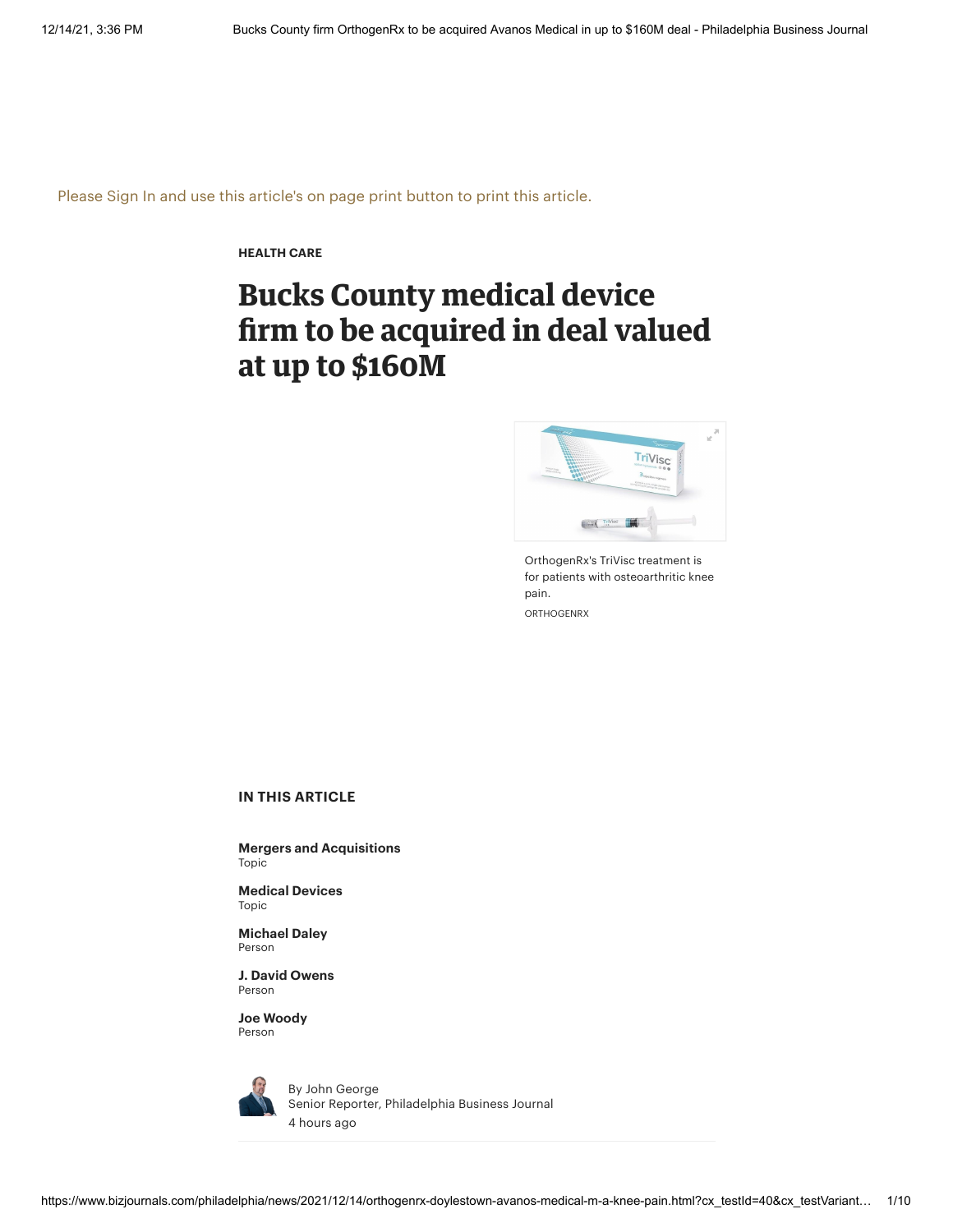A Bucks County medical device developer focused on treating new pain has entered into a deal to be acquired by a publicly traded medical technology company in a deal valued at up to \$160 million.

Under the terms of the agreement, Avanos Medical Inc. (NYSE: AVNS) of Alpharetta, Georgia, will make a payment of \$130 million to OrthogenRx Inc. of Doylestown when the deal closes.

OrthogenRx will also be eligible to receive an additional \$30 million tied to hitting undisclosed milestones for its two [commercial](https://www.bizjournals.com/philadelphia/news/2019/01/25/bucks-county-medical-device-company-launches.html) hyaluronic acid therapy products, GenVisc 850 and TriVisc.

[Founded](https://www.bizjournals.com/philadelphia/news/2018/11/14/bucks-county-medicaldevice-company-expanding-its.html) in 2012, OrthogenRx specializes in what are known as viscosupplementation therapies used to treat knee osteoarthritis pain. The injectable treatments act as a lubricant and shock absorber for the knee.

[Michael](https://www.bizjournals.com/philadelphia/search/results?q=Michael%20Daley) Daley, OrthogenRx's co-CEO, said the company is cash-flow positive and expects to generate \$70 million in sales but it was at a crossroads in terms of its future growth plans.

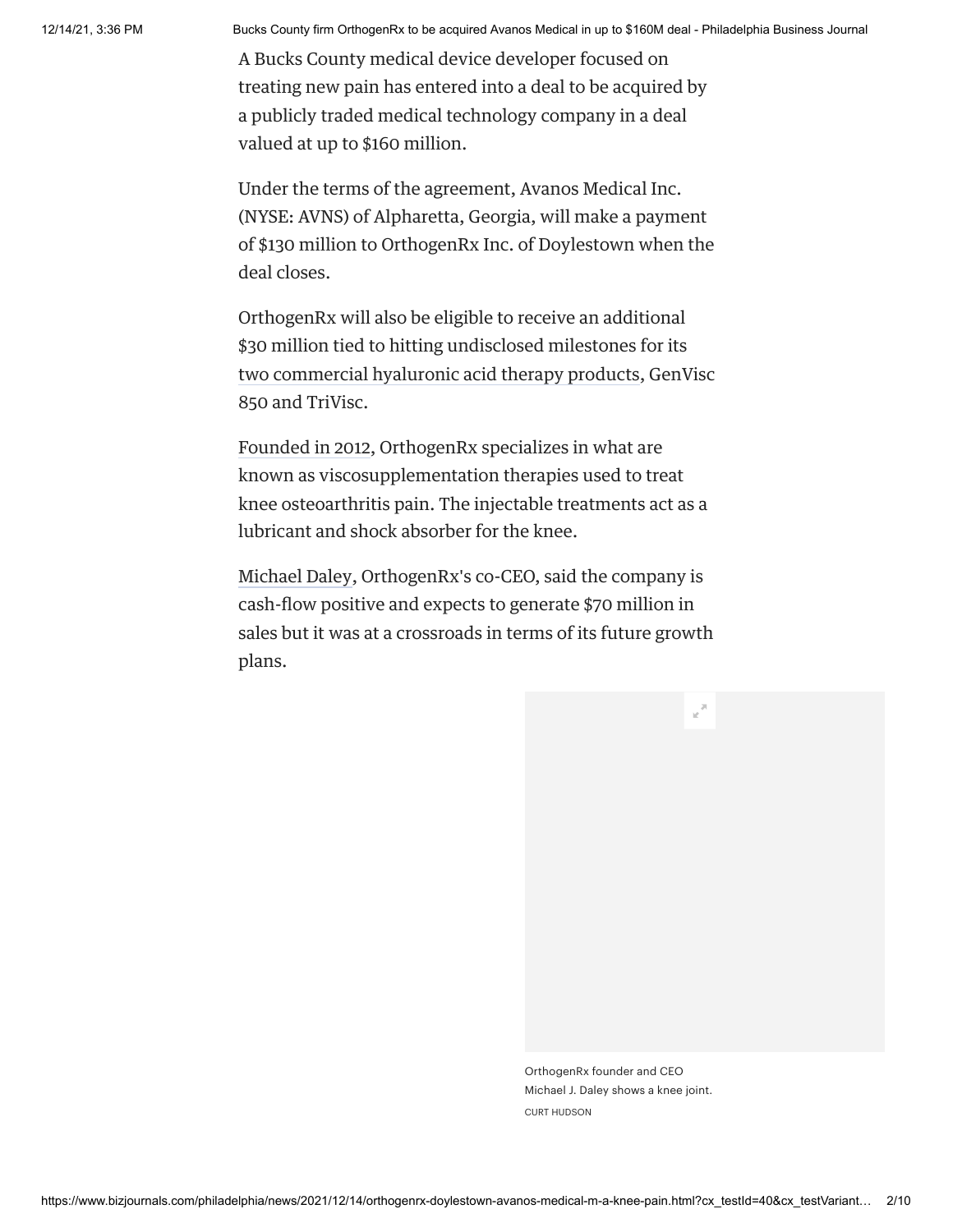"We were doing well, but we only have 29 employees," Daly told the Philadelphia Business Journal. "We got to that point where we had one of three decisions to make. We could either keep going as we were using distributors and building out our internal sales team. We could acquire another company to increase revenue and our reach. Or we could be acquired by somebody who has an existing infrastructure."

OrthogenRx opted for the third option.

Canaccord Genuity, OrthogenRx's financial advisor, brought the company together with Avanos.

"We were getting a lot of interest," Daley said. "We almost sold the company three years ago."

Once the deal is completed, OrthogenRx will remain in Doylestown and operate as a wholly owned subsidiary of Avanos. Daley, who is 71, will stay on as an advisor while his co-president and co-CEO, J. David [Owens](https://www.bizjournals.com/philadelphia/search/results?q=J.%20David%20Owens), will continue as OrthogenRx's chief executive during an undetermined transition period.

Daley and Owens, in a joint statement, called the proposed transaction "a truly synergistic integration that creates value for all stakeholders, as well as future opportunities for our existing products and pipeline."

The company's two hyaluronic acid therapy products are approved by the Food and Drug Administration as a nonsurgical option for treating osteoarthritis knee pain and sustained discomfort in patients who have failed to respond adequately to conservative, non-pharmacologic therapy and simple analgesics.

Avanos believes GenVisc 850 and TriVisc will complement its pain portfolio of Coolief cooled radiofrequency treatment for knee osteoarthritis.

"The acquisition of OrthogenRx enhances our chronic pain portfolio by providing continuum of care treatment options for patients living with knee OA," said Avanos CEO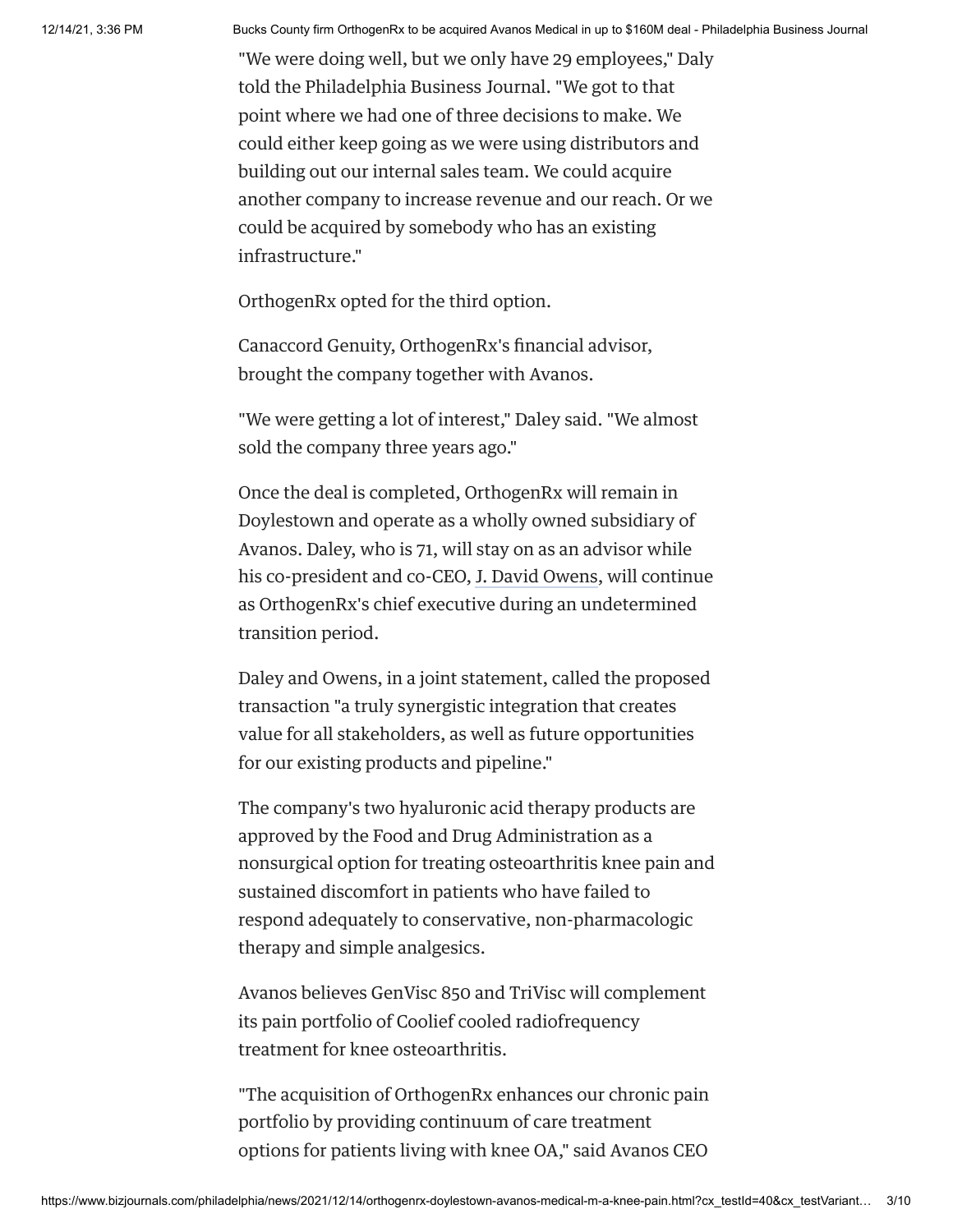Joe [Woody.](https://www.bizjournals.com/philadelphia/search/results?q=Joe%20Woody) "This business is a clear strategic fit for Avanos, and one that will further strengthen our relationships with health care providers as we seek to become their preferred partner in treating musculoskeletal pain."

The transaction is expected to close in during the first quarter of 2022, pending regulatory approval. Avanos estimates that the deal will contribute about \$65 million in 2022 revenue.

Alston & Bird is serving as legal counsel to Avanos. Blank Rome is serving as the OrthogenRx's legal counsel.

### **RELATED CONTENT**

**Medical device company expanding its knee pain therapy portfolio**



**Bucks County medical device company launches second knee pain therapy**



## **MORE FOR YOU** [More](https://www.bizjournals.com/philadelphia) and More and More and More and More and More and More and More and More and More and More and More and More and More and More and More and More and More and More and More and More and More and More and



**Isdaner & Co. making first acquisition in over a decade amid surge of local [accounting](https://www.bizjournals.com/philadelphia/news/2021/12/14/isdaner-co-to-buy-rw-group.html) firm deals**



**CBS3 president [departing](https://www.bizjournals.com/philadelphia/news/2021/12/14/cbs3-president-departing-after-just-two-years.html) after two years in the role**



**'A slow [ramp-up':](https://www.bizjournals.com/philadelphia/news/2021/12/06/doylestown-hospitals-covid-19-cares-act-profit.html) [Stephen](https://www.bizjournals.com/philadelphia/news/2021/09/23/stephen-starr-buys-3-5m-home-near-art-museum.html) Starr buys**

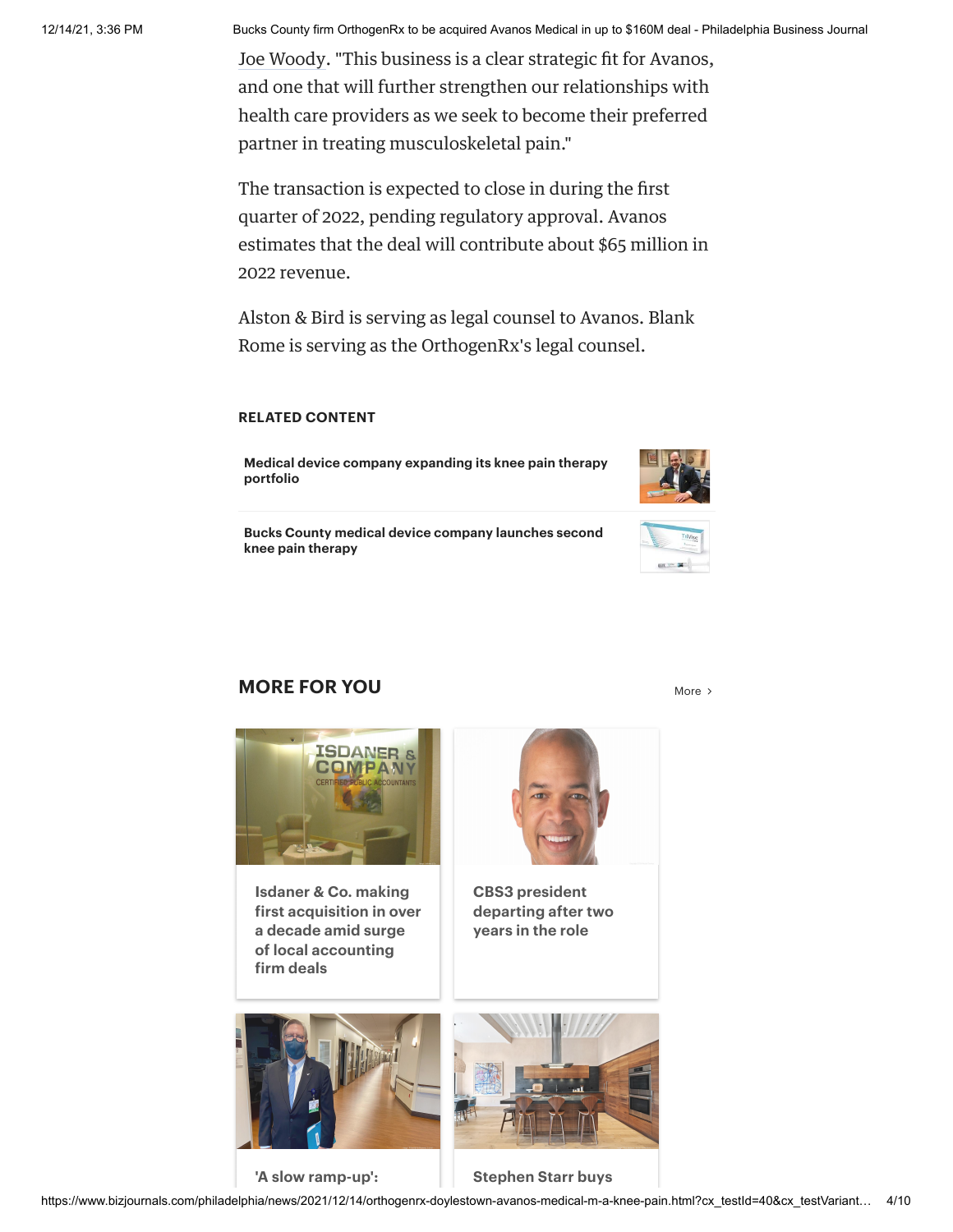**[Doylestown](https://www.bizjournals.com/philadelphia/news/2021/12/06/doylestown-hospitals-covid-19-cares-act-profit.html) Hospital back in the black thanks to federal funds**

**\$3.5M home near [Philadelphia](https://www.bizjournals.com/philadelphia/news/2021/09/23/stephen-starr-buys-3-5m-home-near-art-museum.html) Museum of Art (Photos)**



**As turkeys take over [campus,](https://www.bizjournals.com/twincities/news/2021/11/29/turkeys-college-nyt.html) some colleges are more thankful than others**



**Leaders in Health Care 2021: Bridget McEnrue, [Doylestown](https://www.bizjournals.com/philadelphia/news/2021/10/14/leaders-in-health-care-2021-bridget-mcenrue.html) Health**

## **Latest [Listings](https://www.bizjournals.com/philadelphia/listings)** [More](https://www.bizjournals.com/philadelphia/listings) > More > More > More > More > More > More >  $M = \{x_i, x_i\}$





**Get Uplifted. Office Furniture by UPLIFT Desk.**

[Back](javascript:void(0);) to Top ▲

## PHILADELPHIA BUSINESS JOURNAL

User [Agreement](https://www.bizjournals.com/useragreement) | [Privacy](https://www.bizjournals.com/privacy) Policy Your [California](https://www.bizjournals.com/privacy#X) Privacy Rights | Ad [Choices](https://www.bizjournals.com/privacy#VII)

© 2021 American City Business Journals. All rights reserved. Use of and/or registration on any portion of this site constitutes acceptance of our User [Agreement](https://www.bizjournals.com/useragreement) (updated 1/1/21) and Privacy Policy and Cookie Statement (updated 7/20/21). The material on this site may not be [reproduced,](https://www.bizjournals.com/privacy) distributed, transmitted, cached or otherwise used, except with the prior written permission of American City Business Journals.